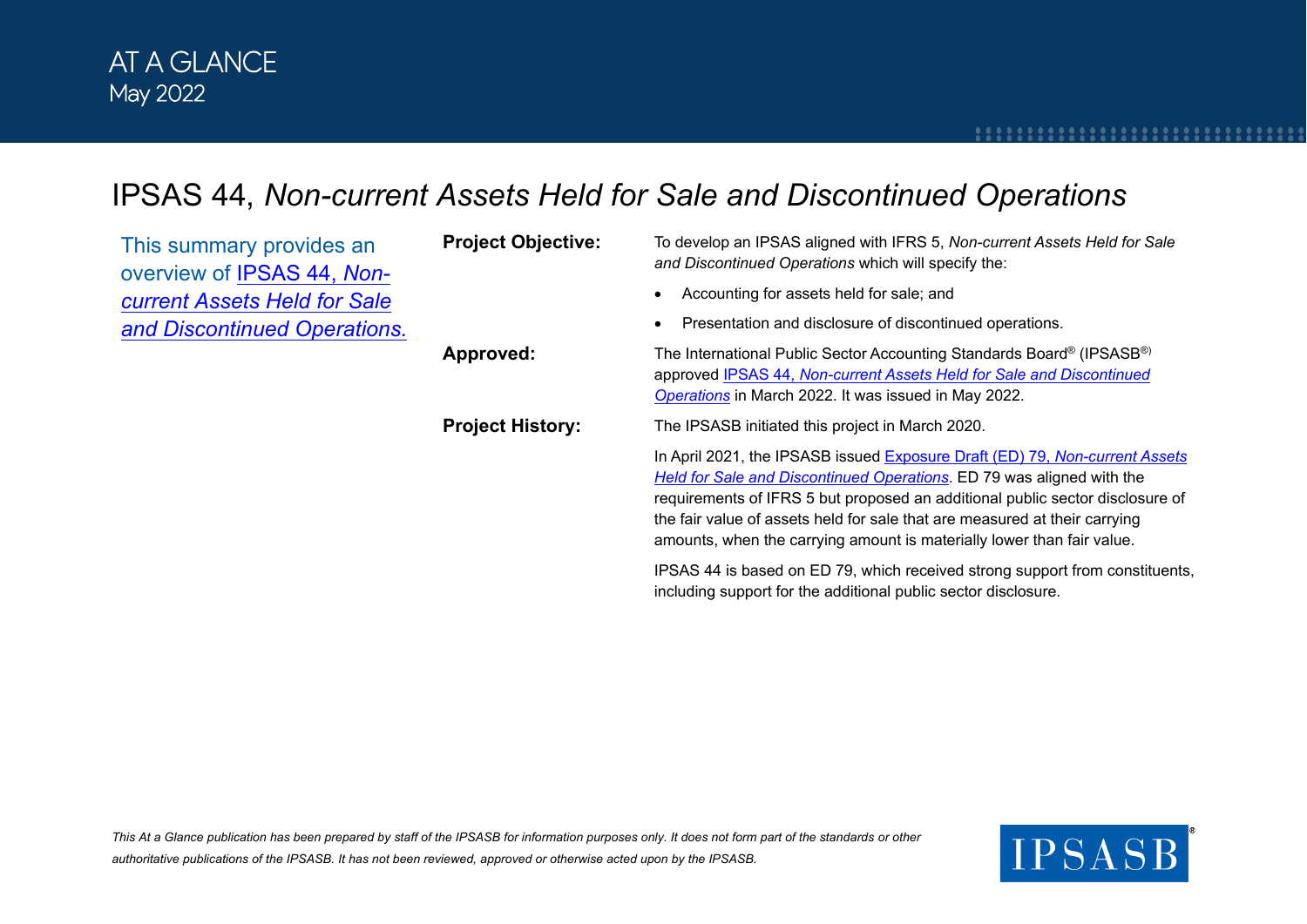# Project Overview

The purpose of Non-current Assets Held for Sale and Discontinued Operations is to provide the accounting for assets held for sale and the presentation and disclosure requirements of discontinued operations.

### **Why the IPSASB Undertook this Project**

Public sector entities may plan for the disposal of non-current assets that are no longer needed. Such entities can consider different options on how to dispose of these assets, including selling them on a commercial basis to generate resources. Constituents noted that this lack of guidance on such disposals was a gap in the literature that should be addressed. IPSAS 44 fills the gap by providing guidance on how to account for non-current assets when they are made available for sale on commercial terms.

## **Benefits of IPSAS 44**

The enhancements introduced by IPSAS 44 have the following benefits related to non-current assets held for sale and discontinued operations:

- (a) Increased transparency related to the sale of public sector assets;
- (b) Enhanced consistency and comparability between public sector entities related to the sale of public sector assets; and
- (c) Enhanced disclosures related to discontinued operations and disposals of non-current assets.

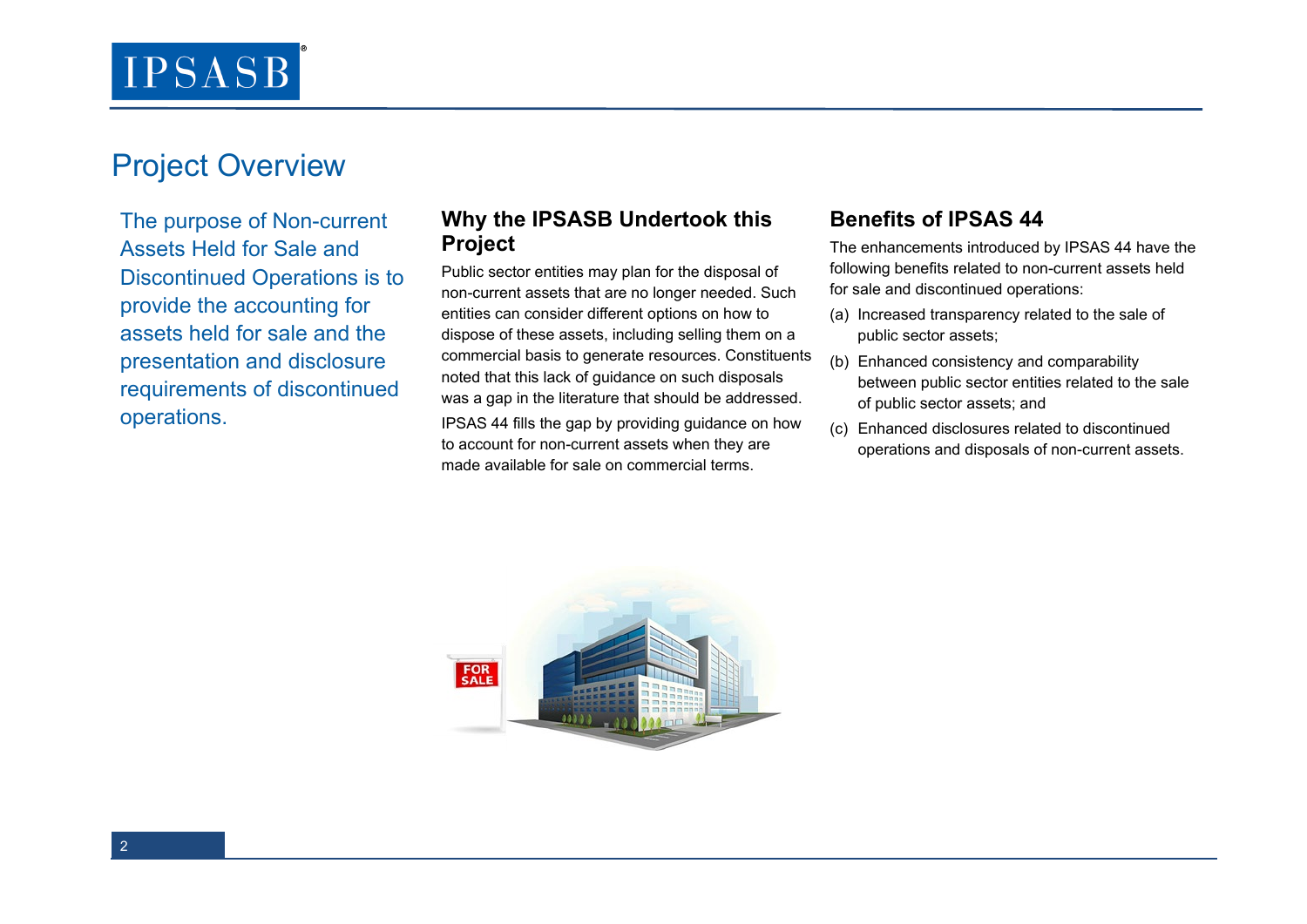# Public Sector Specific Issues

When developing IPSAS 44, the IPSASB considered several public sector issues related to the way public sector entities use and dispose of assets.

When entities undertake transactions related to the disposal or commercial sale of assets, there are considerations unique to the public sector. In developing IPSAS 44, the IPSASB considered several public sector issues including the following.

#### **Available for Immediate Sale**

The sale of public sector assets may require legislative or regulatory approval before they can be sold in some circumstances. Public sector assets should not be classified as held for sale until such approval has been granted because they do not satisfy the IPSAS 44 available for immediate sale criterion.

#### **Sale to be Realized Within Twelve Months**

In some circumstances, the sale process can take considerable time in the public sector. Public sector assets are only classified as held for sale when all the IPSAS 44 criteria are met. One criterion is that the sale must be highly probable. A sale is highly probable when it is expected to occur within twelve months from the date it is classified as held for sale. IPSAS 44 allows for an extension of the twelve month sale period if the delay is caused by events or circumstances outside the entity's control and it is still committed to its plan to sell the asset.

#### **Assets Acquired in a Public Sector Combination for Immediate Sale**

IFRS 5 requires an entity acquiring assets in a business combination, that meet the criteria to be classified as held for sale, to be measured at fair value less costs to sell.

However, reorganizations in the public sector may occur as acquisitions or amalgamations. IPSAS 44 further clarifies that IPSAS 40, *Public Sector Combinations* should be applied to account for the combination. For acquisitions, IPSAS 44 aligns with IFRS 5. For amalgamations IPSAS 44 includes additional public sector guidance requiring assets held for sale to be measured at the lower of carrying amount and fair value less costs to sell.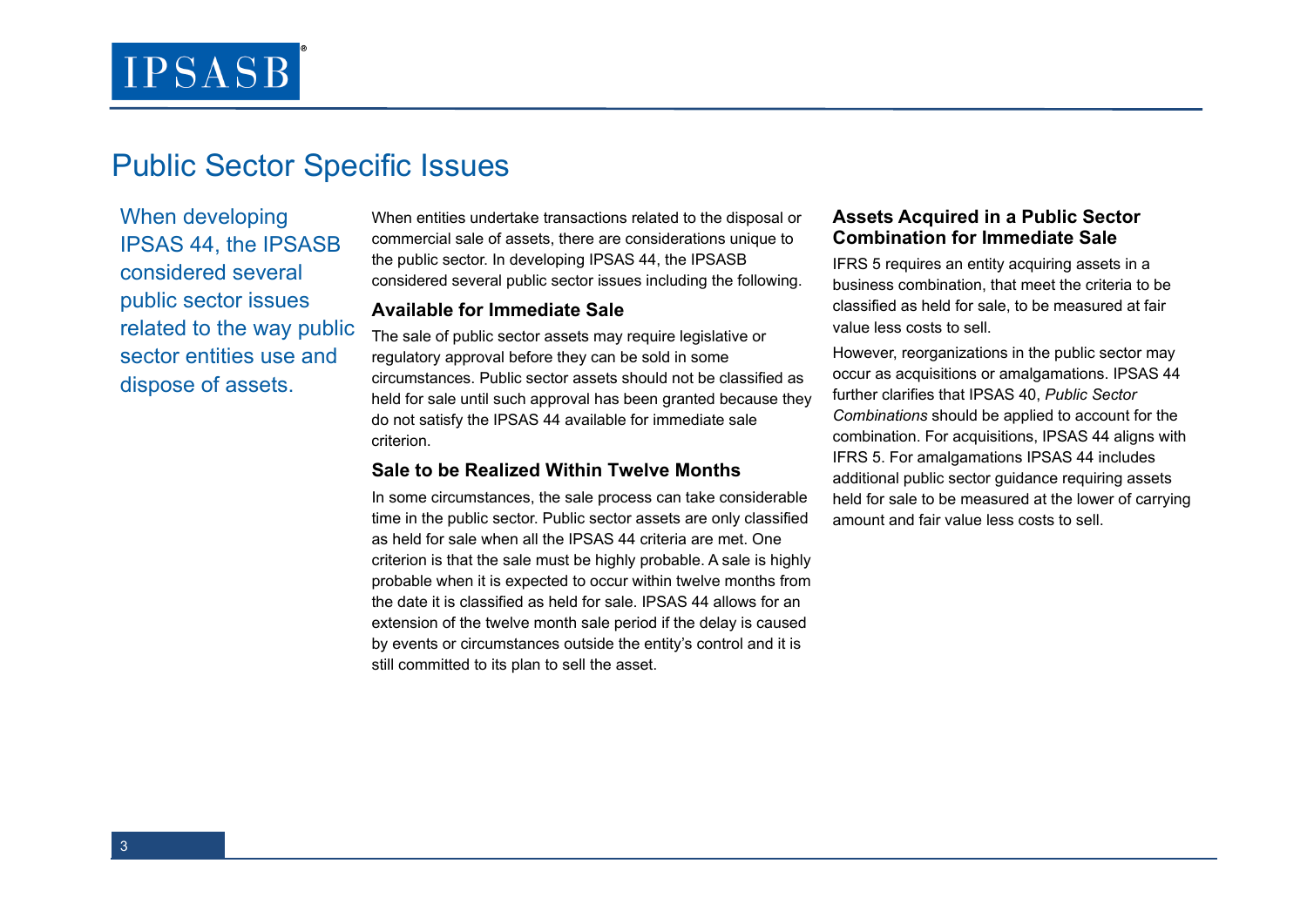# Scope of IPSAS 44

Public sector entities may dispose of non-current assets in a variety of ways, for example as a commercial sale or as a transfer to another public sector entity.

Only non-current assets that are to be sold on a commercial basis that meet certain criteria can be classified as held for sale.

A key principle of IPSAS 44 is that the carrying amount of the asset will be recovered through a sale.

# **In Scope of IPSAS 44**

A non-current asset (or disposal group) is only in scope of IPSAS 44 if **ALL** the following criteria to be classified as held for sale are met:

- Carrying amount will be recovered principally through sale rather than continuing use;
- The asset must be available for immediate sale in the present condition subject to usual and customary terms; and
- The sale is highly probable.

For a sale to be highly probable the following must be met:

- Management must be committed to the plan to sell the asset;
- An active program to locate a buyer and complete the plan has been initiated;
- The asset must be marketed at a price reasonable in relation to its fair value;
- The sale is expected to be completed within 12 months; and
- Actions required to complete the plan should indicate that it is unlikely that significant changes to the plan will be made or that the plan will be withdrawn.

# **Outside the Scope of IPSAS 44**

#### **Idle or Surplus Assets**

Public sector entities often have assets that are idle or surplus to its needs and which are not planned to be sold. Such assets are outside the scope of IPSAS 44 as they do not satisfy the held for sale criteria because there is no intention or plan to sell them.

#### **Abandoned Assets**

IPSAS 44 specifically excludes assets that have been abandoned because the carrying amount will not be recovered through a sale.

#### **Transferred Assets**

Non-current assets transferred between public sector entities through non-exchange transactions are outside the scope of IPSAS 44 because the carrying amount of the asset is not recovered through a sale.

#### **Service Concession Assets**

An operator may use the grantor's assets to deliver public services according to the terms and conditions of a service concession arrangement. The carrying amount of these assets is recovered through their use, not through a sale, and are therefore outside the scope of IPSAS 44.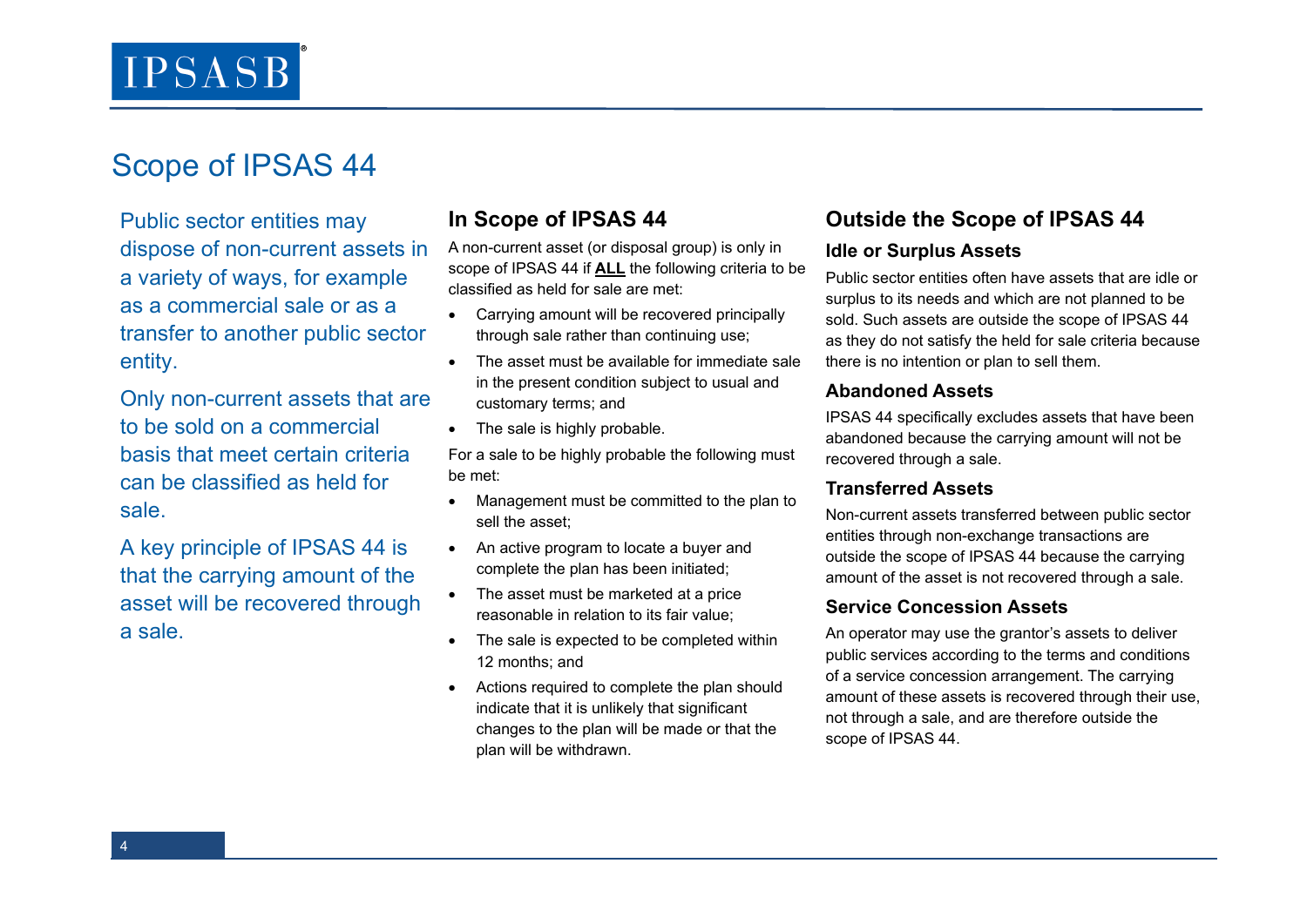# **IPSASB**

# Accounting for Non-current Assets Classified as Held for Sale and Discontinued **Operations**

IPSAS 44 provides the accounting requirements for assets classified as held for sale regarding:

- Measurement; and
- Presentation and disclosure.

IPSAS 44 also provides the requirements for the presentation and disclosure of discontinued operations.

## **Non-current Assets Classified as Held for Sale**

#### **Measurement**

Immediately prior to classification as held for sale, the carrying amount of the asset is measured in accordance with the applicable IPSAS.

- Historical cost model depreciate and impair if necessary; or
- Current value model reverse accumulated depreciation and revalue.

After classification, the asset is measured at the lower of carrying amount and fair value less costs to sell.

• Once an asset is classified as held for sale it is no longer depreciated or amortized.

#### **Presentation and Disclosure**

Non-current assets (or a disposal group) held for sale are disclosed separately from other assets in the statement of financial position. If there are any liabilities, these are also disclosed separately from other liabilities. These assets and liabilities shall not be offset.

When assets held for sale are measured at their carrying amount, the fair value of such assets is to be disclosed when it is materially different. The IPSASB included this public sector requirement in IPSAS 44 to ensure the transparency and accountability of public sector asset sales.

## **Discontinued Operations**

IPSAS 44 requires information on discontinued operations that is useful to users of financial statements. This includes providing:

- The results of discontinued operations, presented as a single amount;
- An analysis of this single amount;
- The cashflows attributable to the operating, investing, and financing activities of discontinued operations; and
- The amount of income from continuing operations and from discontinued operations attributable to the owners of the controlling entity.